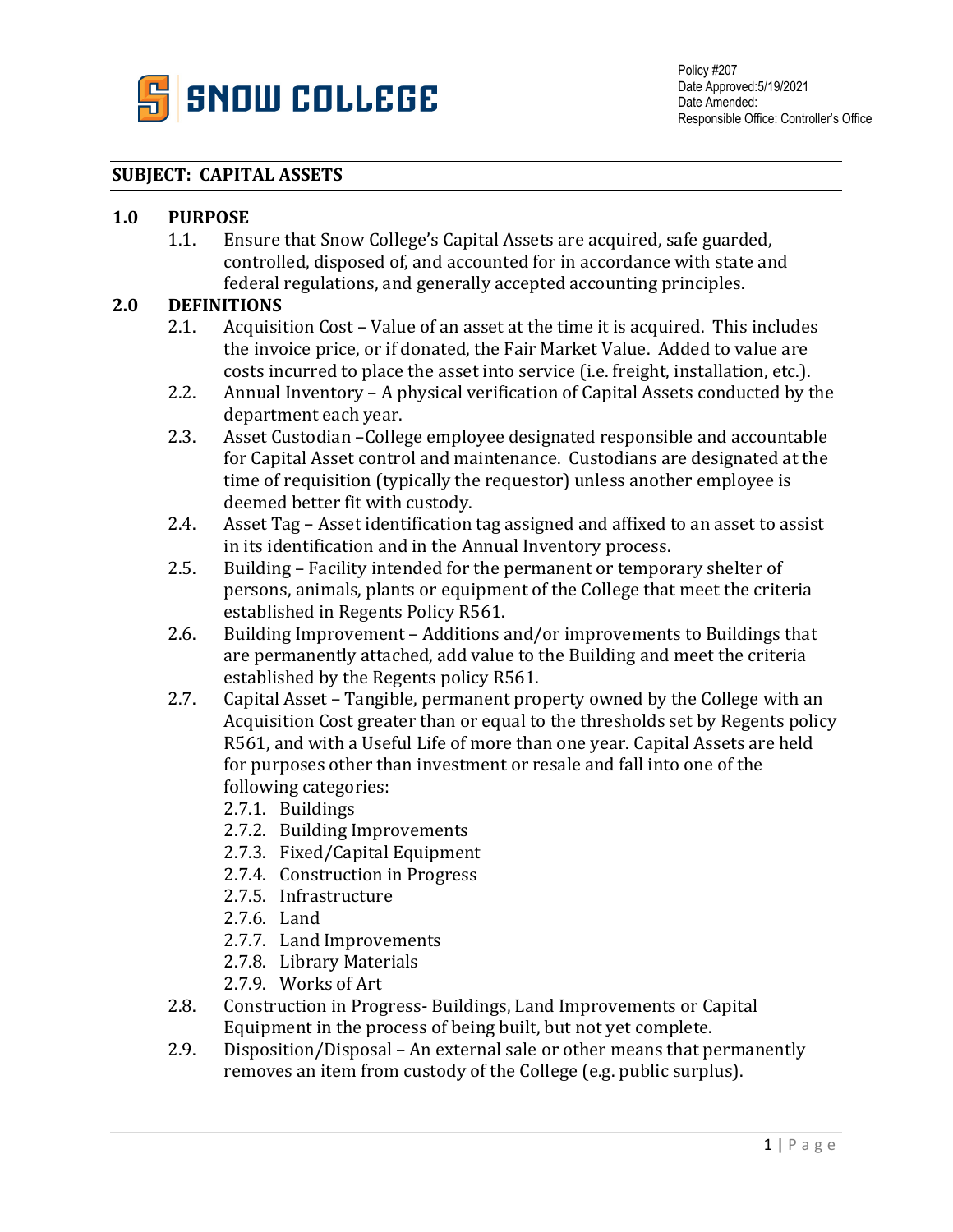

- 2.10. Fixed/Capital Equipment Items owned by the College with an Acquisition Cost greater than or equal to the value set by Regents policy R561, and with an expected Useful Life greater than one year. Fixed/Capital Equipment items shall have their own identity and are not permanently attached to any Building.
- 2.11. Gift-in-Kind Donation to the College of a tangible or intangible asset other than cash or securities. Can be something consumable, such as office equipment or supplies; or something with a longer duration such as Land, equipment, books, artwork, or copyright interests.
- 2.12. Infrastructure New modification to an outside area, other than repairs, (i.e., sidewalks, parking lots, utility lines, fences, etc.) that meet the criteria established by Regents policy R561.
- 2.13. Land Solid part of the earth's surface, whether improved or unimproved. Land does not include the cost of assets constructed on the property.
- 2.14. Land Improvements Constructed improvements to Land which meet the criteria established by Regents Policy R561.
- 2.15. Leased Asset A Capital Asset that is the property of a third party which is being used by the College as specified by a contract.
- 2.16. Lease Contract A contract that conveys control of the right to use another entity's nonfinancial asset for a period of time greater than 12 months.
- 2.17. Library Materials Books, journals, bound periodicals, microfilms, and maps purchased for and catalogued in libraries in the College Library System.
- 2.18. Market Value Cost to acquire an item in its current condition through an arm's length transaction. Also referred to as "Fair Market Value".
- 2.19. Personally Identifiable Information (PII) Any data, electronic or physical copy, of which the compromise with respect to confidentiality, integrity, and/or availability could have a material adverse effect on Snow College interests, the conduct of College programs or the privacy to which individuals are entitled. Examples of such data would include data protected by the Government Records Access and Management Act (GRAMA), Family Education Rights and Privacy Act (FERPA), Gramm-Leach-Bliley Act (GLBA) or other laws governing the use of data or data that has been deemed by the College as requiring protective measures. Included in this class of information are credit card and social security numbers.
- 2.20. Snow College Campus Service Surplus Property Sales Sole source deposition service to be used by all College departments for the Disposal of unused property.
- 2.21. Surplus Equipment Item that is no longer needed or required, and is turned over for Disposition.
- 2.22. Useful Life Period over which a Capital Asset has use to the College in performing the function for which it was purchased or donated.
- 2.23. Works of Art Art pieces acquired by the College through purchase or donation that meet the threshold set by the Regent's policy R561. The item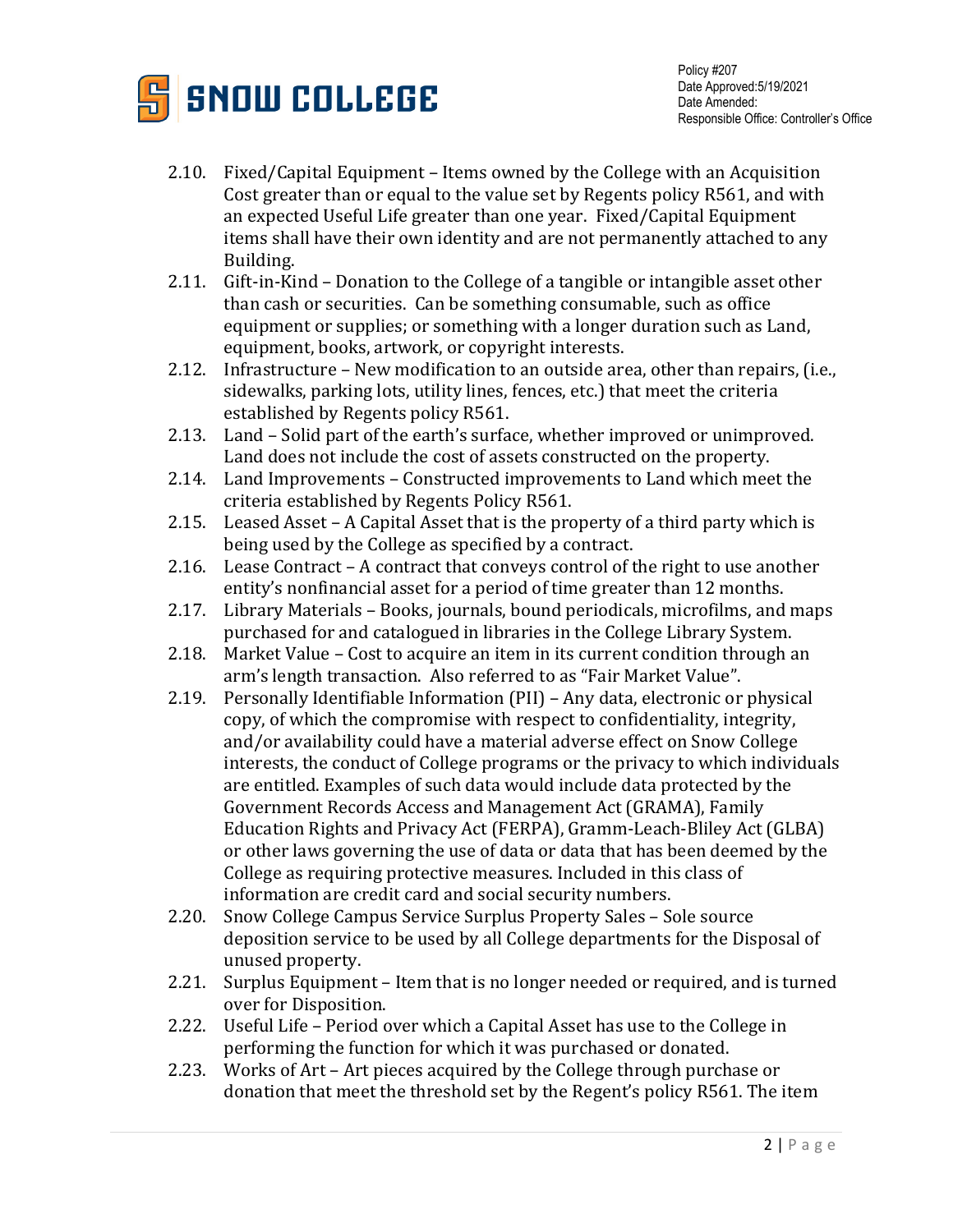

Policy #207 Date Approved:5/19/2021 Date Amended: Responsible Office: Controller's Office

must meet the threshold individually (not as a collection) in order to be considered a Capital Asset. A Work of Art may be classified as inexhaustible and if so, is not depreciated.

## **3.0 POLICY**

- 3.1. Works of Art and Fixed/Capital Equipment
	- 3.1.1. Fixed/Capital Equipment and Works of Art assets will be inventoried annually, and completed in conjunction with the Controller's office. The purpose of an Annual Inventory is to verify the physical existence, location, and condition of Fixed/Capital Equipment and Works of Art and to ensure the accuracy of College accounting records.
	- 3.1.2. Asset Custodians must provide the following information to the Controller's Office at the time of purchase of Fixed/Capital Equipment or a Work of Art: general description, Building and room location, serial number (if applicable), Acquisition Cost (or value if donated), vendor, and funding source (cost code).
	- 3.1.3. Asset Tags shall be affixed to all new, moveable Fixed/Capital Equipment and Works of Art, unless an Asset Tag is impractical as stated herein.
		- 3.1.3.1. Items such as Works of Art, sensitive technical equipment, or other items where tagging is impractical or affects the item's function, value, or the ability to return it under warranty, need not be tagged. The Controller's Office and department(s) that purchased the asset will make note of all such untagged Capital Assets. Untagged Capital Assets must still be accounted for in the Annual Inventory procedures.
- 3.2. Buildings, Building Improvements, Construction in Progress, Infrastructure, Land and Land Improvements
	- 3.2.1. The Controller's Office shall track these Capital Assets.
		- 3.2.1.1. Fixed/Capital Equipment and Works of Art that are not permanent fixtures of a building, but purchased or donated for a building will be tracked and tagged separately from the Building asset (See section 3.1).
- 3.3. Software
	- 3.3.1. Software is not considered a Capital Asset and is not subject to the requirements of this policy.
- 3.4. Library Materials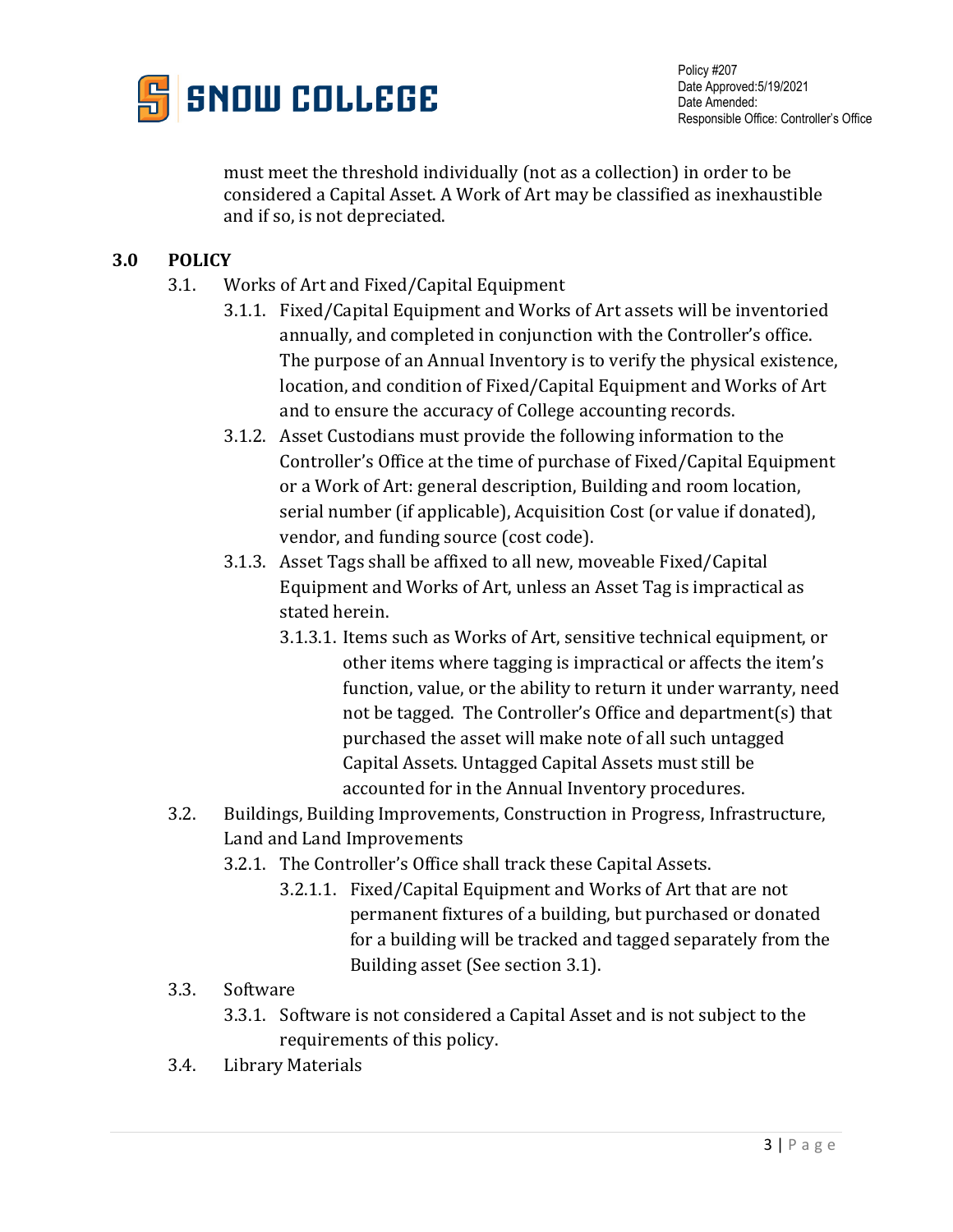

- 3.4.1. Due to the nature of library collections consisting of large number of items with modest values, Library Materials will be reported on a composite basis. The Director of Libraries is responsible for providing a report to the Controller's Office at fiscal year-end which contains the dollar value of Library Material additions and deletions by category, for the fiscal year.
	- 3.4.1.1. Library Material categories are determined by the Controller's Office and Director of Libraries.
	- 3.4.1.2. An inventory of high value library items may be required periodically.
- 3.5. Gifts-in-Kind
	- 3.5.1. The Advancement Office will notify the Controller's office of any Giftin-kind received within 30 days of the receipt of the gift.
	- 3.5.2. Gifts-in-kind that are considered Capital Assets in nature will be categorized into the proper Capital Asset category by the Controller's Office. The treatment of those assets will be in line with the appropriate section of this policy.
	- 3.5.3. In accordance with the IRS, gifts valued at \$5,000 or more that are disposed of within three years of the date of the gift must be reported on IRS Form 8282. The Advancement Office will ensure compliance with these reporting requirements based on information received from the departments affected.
- 3.6. Leased Assets
	- 3.6.1. The department entering into a Lease Contract will notify the Controller's office of the lease within 30 days of the executed Lease Contract. Lease Contracts must go through proper purchasing procedures and all leases should go through the Procurement Office.
	- 3.6.2. Asset Custodians of the Leased Asset must provide the following information to the Controller's Office at the time the contract is signed for the Leased Asset: general description, building and room location, serial number (if applicable), Acquisition Cost, vendor, funding source (cost code) and a copy of the executed contract.
	- 3.6.3. Leased Assets that are considered Capital Assets in nature will be categorized into the proper Capital Asset category by the Controller's office. The treatment of those assets will be in line with the appropriate section of this policy.
- 3.7. Personal Use
	- 3.7.1. College Capital Assets shall not be used for personal use.